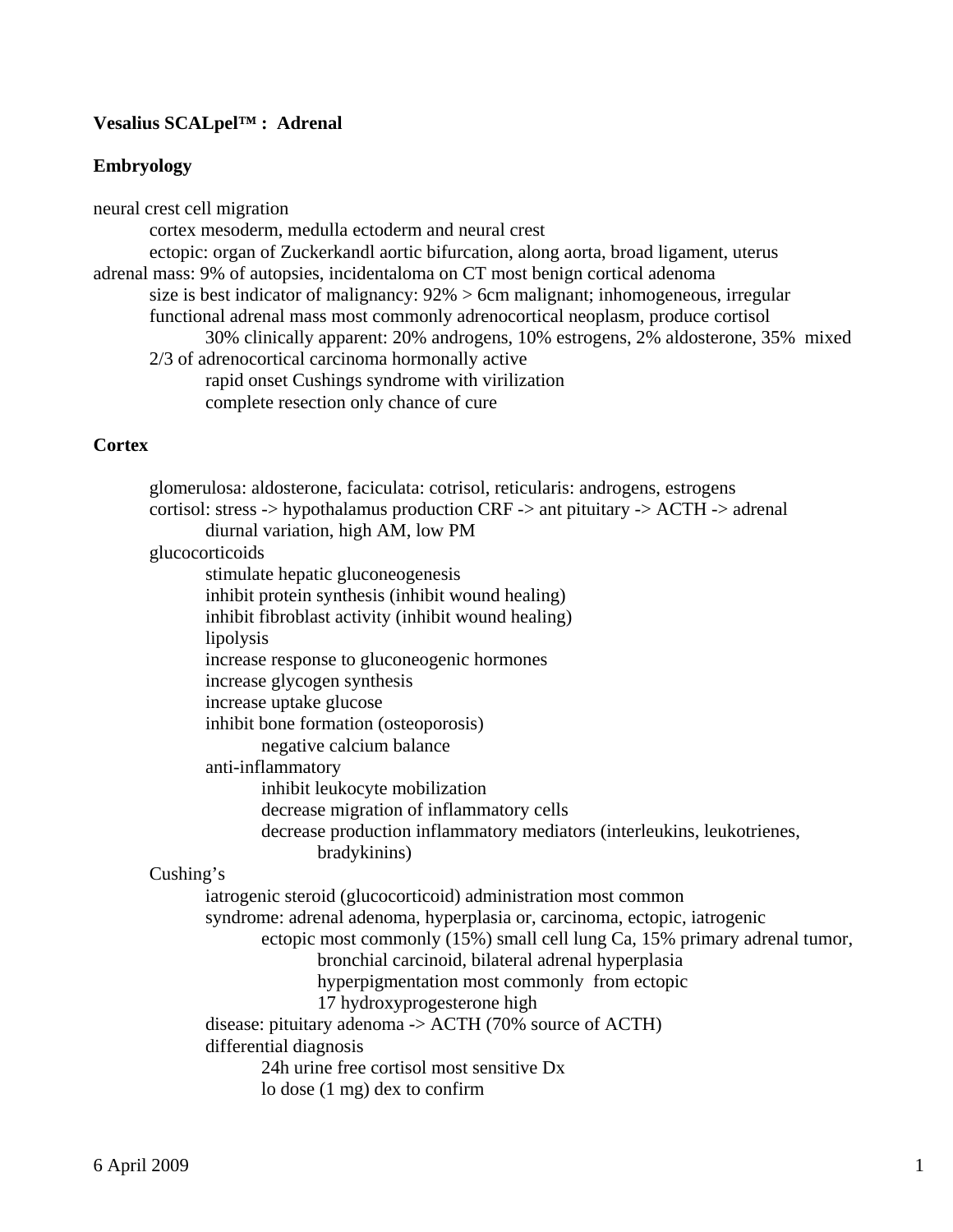AM plasma cortisol suppressed  $<$  3 normal; elevated  $=$  syndrome corticotropin releasing hormone (CRH) elevated in disease, normal in ectopic hi does dex suppression: suppresses pituitary adenoma, not ectopic or adrenal plasma ACTH differentiates pituitary/ectopic source from adrenal if other tests inconclusive, inferior petrosal sinus sampling differentiates source ACTH

aldosterone

 decrease in blood pressure stimulates release renin from renal tubules -> liver where angiotensinogen is converted to angiotensin 1, lung enzyme converts to angiotensin 2, potent vasoconstrictor, stimulates adrenal release of aldosterone which causes tubular reabsorption Na in exchange for K and H, water reabsorption, increased

vascular volume

aldosteronoma 1% of hypertensive patients

imaging may miss bilateral micronodular disease, idiopathic hyperaldosteronism

if miss on CT 60% bilateral hypersecretion

unilateral adrenalectomy not effective

venous sampling can differentiate

increased BP, hypokalemia, alkalosis, feedback decreases renin

Dx: decreased K (necessary for diagnosis), increased plasma/urine aldosterone,

suppressed plasma rennin (aldosterone/renin ratio), increased Na,

aldosteronoma 65%, idiopathic 35%, rare adrenal carcinoma

adenoma: younger, women, more severe hypertension, hypokelemia

salt loading and postural test no change in aldosterone

CT small,< 2cm, solitary (70%), solitary cortical adenoma, 30%

hyperplasia, rare Ca

primary see decreased plasma rennin

idiopathic: male, older

salt loading drops aldosterone

postural test aldosterone increases

medical Rx: K-sparing diuretics (spironolactone most effective)

secondary hyperaldosteronism from hypovolemia

Na load, captopril decrease aldosterone

 spironolactone, ACE inhibitors, diuretics affect aldost measure: withhold adrenalectomy cures 80% of hypertension, 90% normalization of K

bilateral hyperplasia treated with spironolactone

androgens

<5% of male testosterone

increased in Cushings

congenital adrenal hyperplasia

 autosomal recessive defect in cortisol synthesis (21 alphahydroxylase deffic.) causes increase ACTH production -> adrenal hyperplasia -> incr androgen associated defect aldosterone production, severe electrolyte and fluid loss

adrenal insufficiency

etiologies: cortisol administration, autoimmune, bilateral adrenal hemorrhage,

(Waterhouse-Friedrichson), heparin induced, adrenalectomy, adrenal mets, infection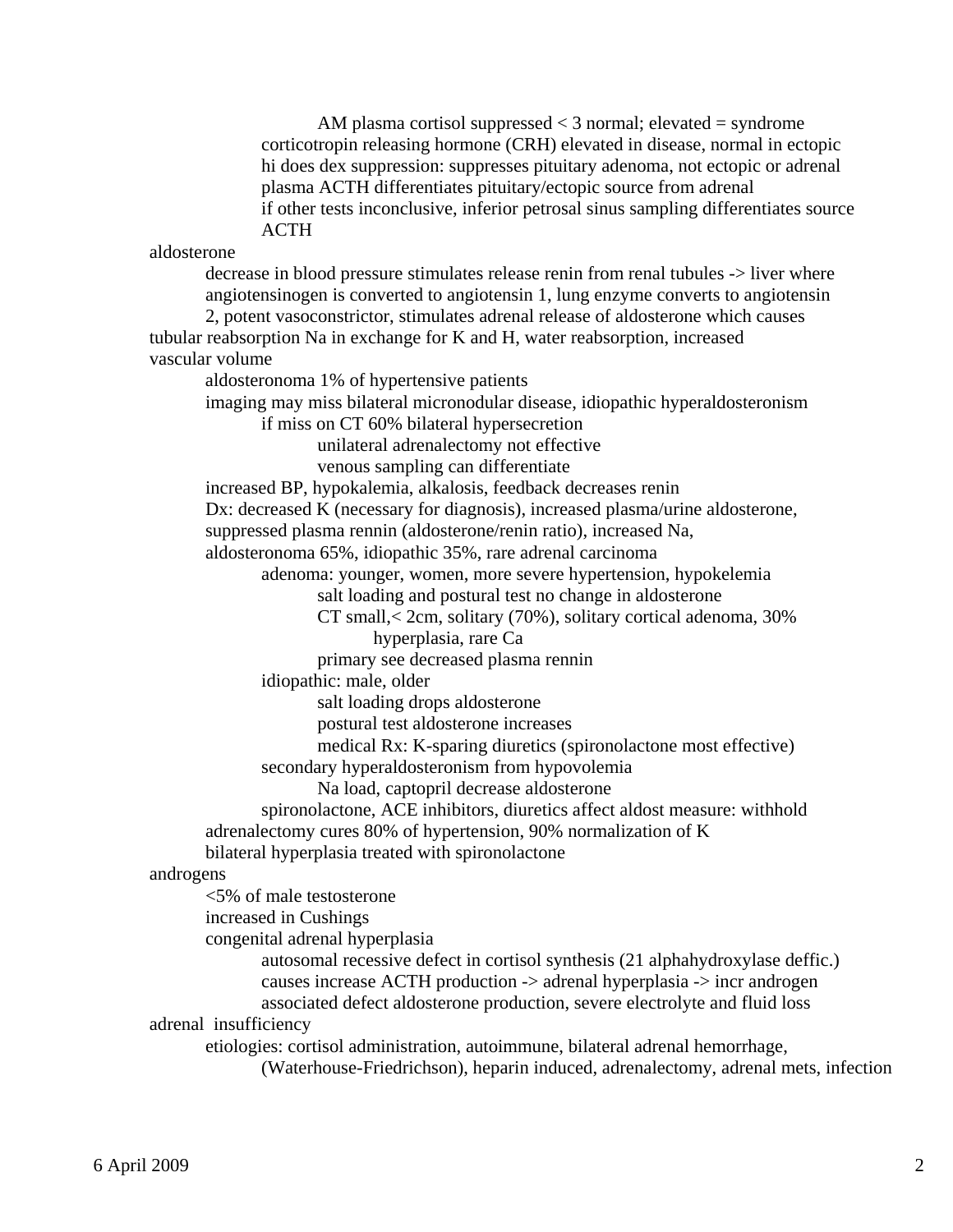symptoms: vascular collapse (no aldosterone, fluid loss), abdominal pain, nausea, weakness, fever, decreased mentation adrenal crisis, hypotension, responds to cortisol lab: hyponatremia, hyperkalemia, hypoglycemia (no cortisol), increase BUN/Cr (vol loss), decreased glucocorticoid level stress dose for surgery in chronic hypothalamus/pit/adrenal axis major : 100-150mg/d hydrocortisone X 2-3d (older recommendation 300-400 excessive, unnecessary) minor surgery: (hernia) 25mg/d, moderate 50-75mg X 1-2d hydrocortisone short half life: 3 doses/d no taper necessary 3/4 of septic patients who respond poorly to fluid resuscitation have relative adrenal insufficiency df: failure to increase cortisol level by at least 9mcg/dl in response to ACTH supplement with 200mg/d plus mineralocorticoids, benefits sepsis Rx

#### **Medulla**

 pheochromocytoma 24h urinr VMA, metanephrine (serum catechols elevated in essential HTN) 90% adrenal medullary tumor, 3X as bright as liver on T2 MRI image MIBG (methyoiodobenzylguanidine: norepi analogue) scan for primary sporadic, extra-adrenal, low sensitivity, rarely identifies other sites or changes plan: no advantage over MRI rule of 10s: 10% extraadrenal, bilateral, child, familial, malignant most sporadic unilateral many congenital (MENIIA, B, VonRecklinhausen) bilateral laparoscopic adrenalectomy for pheo: risk of seeding malignant? alpha blockade (penoxybenzamine = major alpha blockade; now prefer selective alpha 1 antagonist [prazosin] or calcium channel blocker) pre-op functional tumor, subsequent beta blockade if still tachycardic after alpha (no early beta: chronically volume contracted due to alpha stimulation, beta could cause hypotension), proportional to initial symptoms pheo during pregnancy: untreated 50% maternal mortality, higher fetal mortality hypertension, sweating, tachycardia may be mistaken for pre-eclampsia urine protein elevated in pre-eclampsia, not pheo treat with alpha block and adrenalectomy first and second trimester third trimester immediate alpha block (decreased fetal mortality), then controlled C-section vaginal delivery absolutely contraindicated (BP instability, abruptio)

MS and phenothiazine can precipitate pheo crisis

#### **Incidentaloma**

 41% benign adenoma, 19% metastasis, 10% adrenocortical malignancy, 9% myelolipoma, 8% pheo check aldosterone/renin, corticoids, catechols